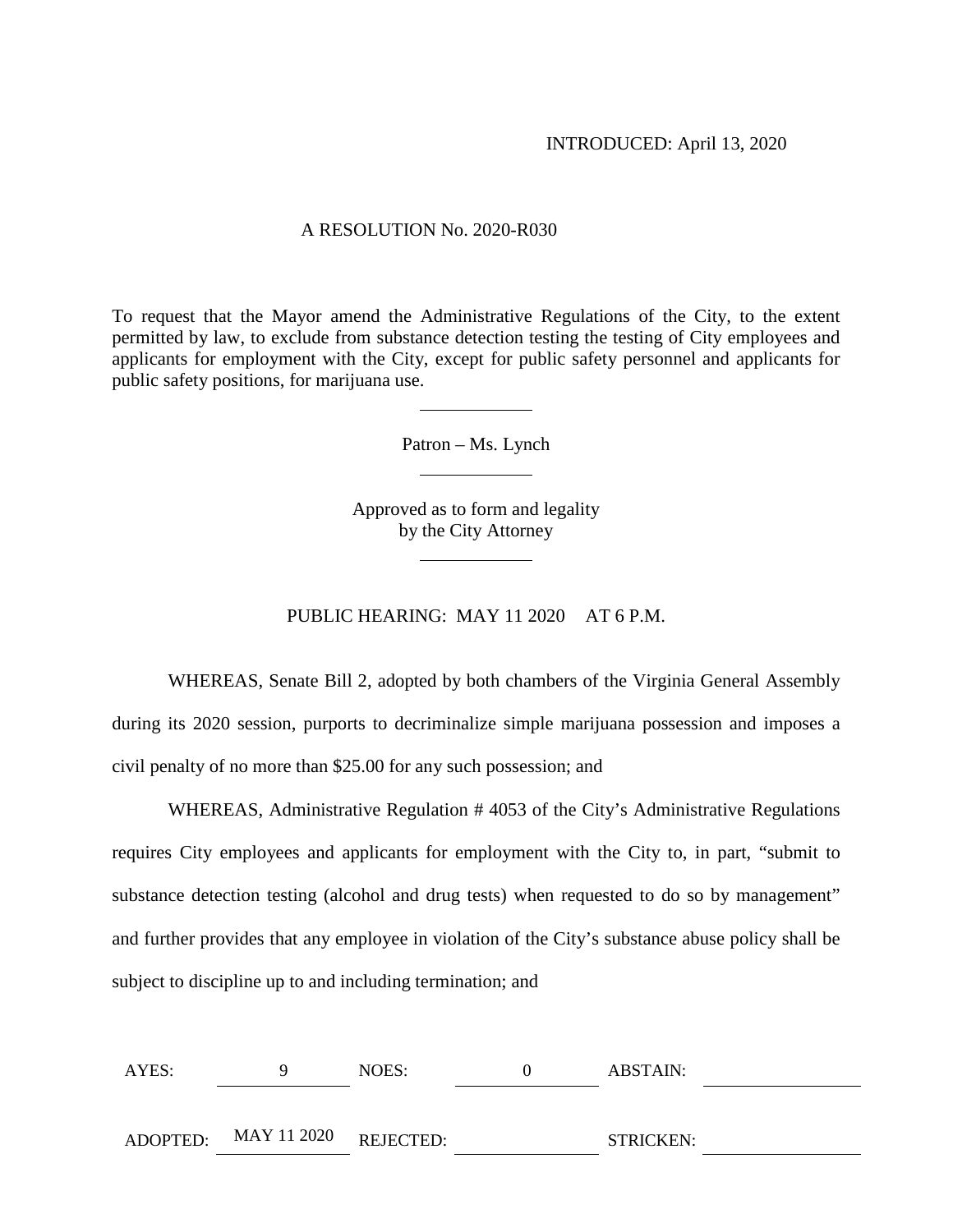WHEREAS, the Council believes that it is in the best interests of the citizens and employees of the City of Richmond that the Mayor amend the Administrative Regulations of the City, to the extent permitted by law, to exclude from substance detection testing the testing of City employees and applicants for employment with the City, except for public safety personnel and applicants for public safety positions, for marijuana use, in light of the Virginia General Assembly's recent adoption of Senate Bill 2, which purports to decriminalize simple marijuana possession, during the Virginia General Assembly's 2020 session;

#### NOW, THEREFORE,

# BE IT RESOLVED BY THE COUNCIL OF THE CITY OF RICHMOND:

That the Council hereby requests that the Mayor amend the Administrative Regulations of the City, to the extent permitted by law, to exclude from substance detection testing the testing of City employees and applicants for employment with the City, except for public safety personnel and applicants for public safety positions, for marijuana use.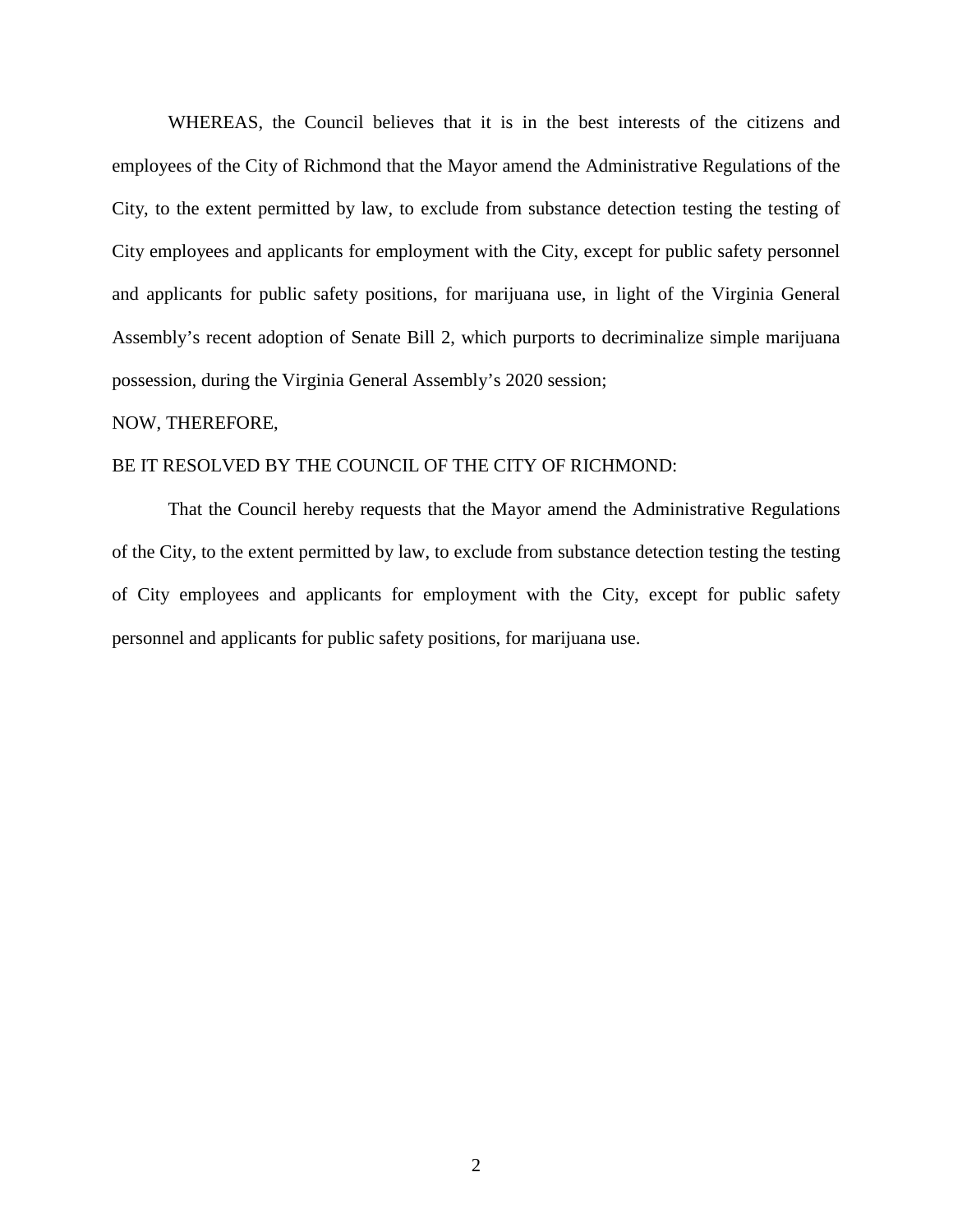

# **Ordinance/Resolution Request**

| <b>TO</b>      | Haskell Brown, Interim City Attorney                                                                                                                                                                   |
|----------------|--------------------------------------------------------------------------------------------------------------------------------------------------------------------------------------------------------|
| <b>THROUGH</b> | Lawrence R. Anderson, Council Chief of Staff $M_0^{\circ}$                                                                                                                                             |
| <b>FROM</b>    | Joyce L. Davis, Council Policy Analyst                                                                                                                                                                 |
| <b>COPY</b>    | Stephanie Lynch, 5th District Council Member<br>Meghan Brown, Deputy Council Chief of Staff NKB<br>Tabrica Rentz, Interim Deputy City Attorney<br>Amy Robins, 5 <sup>th</sup> District Council Liaison |
| <b>DATE</b>    | March 13, 2020                                                                                                                                                                                         |
| PAGE/s         | $1$ of $2$                                                                                                                                                                                             |
| <b>TITLE</b>   | Request to Change the City of Richmond's Administrative Regulations #4302 to<br>remove Marijuana from substance detection test for pre-employment and<br>random screenings.                            |
|                | <b>Resolution</b> $\boxtimes$<br>Ordinance<br>This is a request for the drafting of an                                                                                                                 |
|                | MIAARPER MALININA AALLIETTE<br>REALIFATILIA AALISIAILIELIKER <i>i</i> n LTRASS                                                                                                                         |

**REQUESTING COUNCILMEMBER/PATRON** 

Council member Stephanie Lynch

<u>SUGGESTED STANDING COMMITTEE</u>

**Education and Human Services** 

# **ORDINANCE/RESOLUTION SUMMARY**

Request to change the City of Richmond's Administrative Regulations #4302, Substance Abuse Policy to remove Marijuana from substance detection test for pre-employment and random screenings.

# **BACKGROUND**

Currently, under Virginia Code §18.250.1, simple possession of marijuana is considered a misdemeanor offense subject to jail time or fines. For a first offense, persons may be placed on probation with deferred judgment and 100 hours of community service<sup>1</sup> or if convicted may face jail time of up to 30 days, as well as a \$500 fine. For a second or subsequent offense, the individual may be punished as by a max of 12 months in jail and face a \$2,500 fine (punishable as a class 1 misdemeanor).<sup>2</sup> With current law, a defendant's driver's license is suspended or revoked for six months by DMV for a conviction or deferred disposition of a drug offense.

In the 2020 Virginia General Assembly session, SB 2 was voted by the General Assembly and is waiting for the Governor's signature for potential implementation in July 2020. A proposed law in the 2020 Virginia General Assembly 2020 session (SB 2) would make possession of one

 $\frac{1}{2}$  https://law.lis.virginia.gov/vacode/title18.2/chapter7/section18.2-251/

<sup>&</sup>lt;sup>2</sup> https://law.lis.virginia.gov/vacode/title18.2/chapter7/section18.2-250.1/